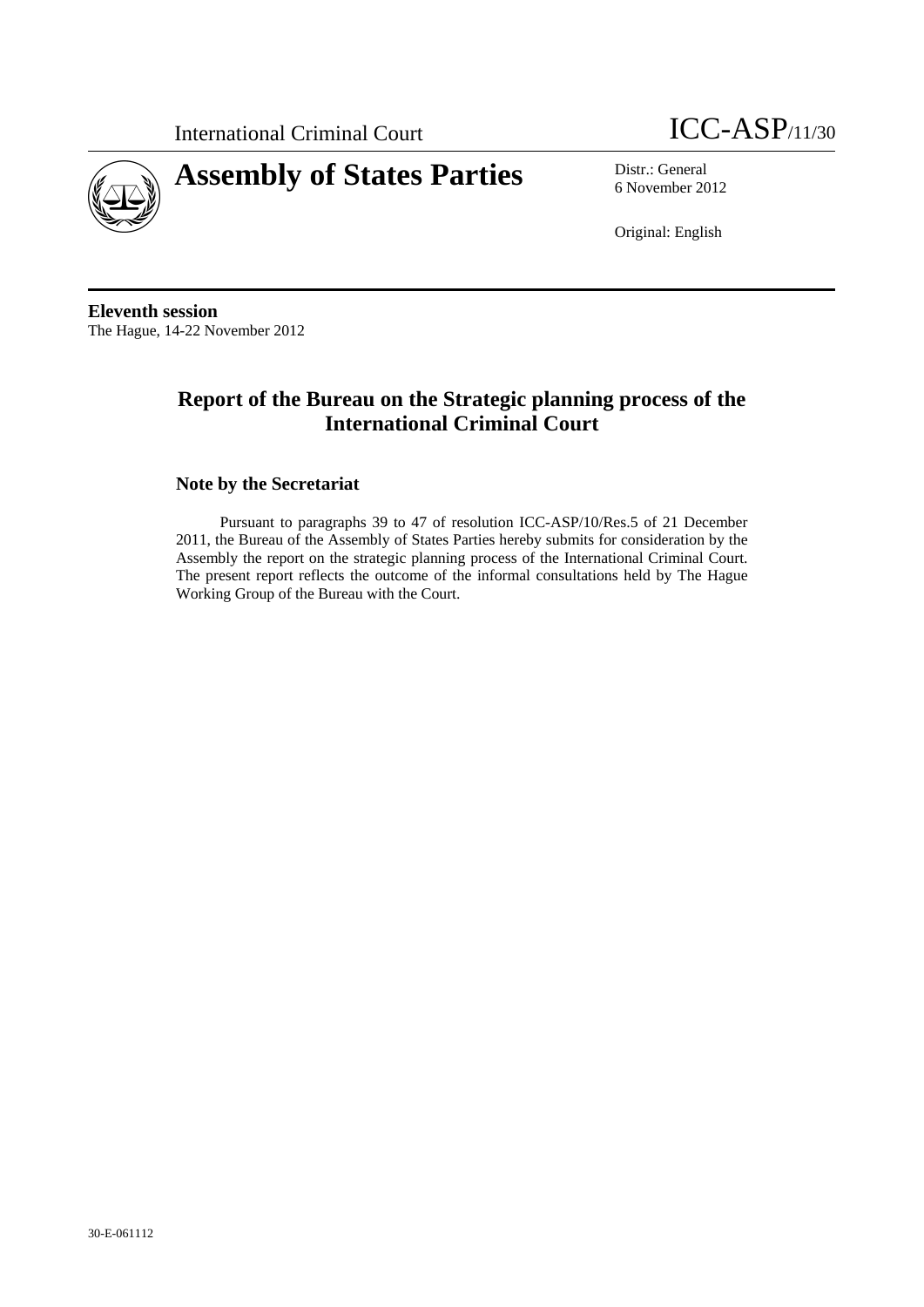## **I. Introduction**

1. The Assembly of States Parties ("the Assembly"), recalling its previous resolutions in this context,<sup>1</sup> early on expressed a strong interest in encouraging strategic planning as an integral part of setting-up and managing the Court's multiple activities in implementing the Rome Statute.

2. At its tenth session, the Assembly welcomed the announced review of the Strategic Plan in 2012 and stressed its readiness to contribute early on to the consultations.<sup>2</sup> The Court has presented its revised Strategic Plan to the Working Group and it is proposed that discussions continue on this topic in 2013.

## **II. Follow up to the tenth session of the Assembly and strategic planning in 2012**

3. At its sixth meeting, on 31 January 2012, the Bureau appointed Ambassador Jean-Marc Hoscheit (Luxembourg), as facilitator for the consultations of States Parties and the dialogue between the Court and States Parties in the framework of The Hague Working Group of the Bureau ("the Working Group").

4. Consultations were also held with the participation of representatives of the NGO community.

5. The following priority issues were discussed during the Working Group on the basis of presentations and working papers elaborated by different representatives of the Court:

- (a) Public information and communication;
- (b) Intermediaries; and
- (c) Review of the Strategic Plan.

6. The Working Group held three rounds of informal consultations, on 29 March, 14 June and 5 July 2012 to consider the issues set out in the mandates to the Bureau at the tenth session.<sup>3</sup> In general, the process of strategic planning was welcomed by States Parties as an important management tool for the future development of the Court up to 2018. The credibility of strategic planning needs to be maintained and strengthened by establishing its impact on policies, budgetary allocations and operational decisions which needs to be placed firmly within the goals and priorities defined by the Strategic Plan. The translation of strategic objectives into daily operations by the Court needs to be monitored with the help of a short set of quantitative and qualitative performance indicators.

## **III. Consideration of issues**

### **A. Public information and communication**

7. The Working Group considered the Day of International Criminal Justice (17 July), <sup>4</sup> and the tenth anniversary of the entry into force of the Rome Statute (2 July), as key events relevant to the Court's Public Information Strategy 2011-2013,  $5 \text{ in}$  particular its communications policy. As these dates both fell in the month of July, the Working Group suggested that activities be undertaken by stakeholders to mark the two events jointly, and it noted that the celebrations presented a unique opportunity to raise the profile of the Court, which was considering undertaking activities to support the activities of stakeholders. Furthermore, the Working Group noted that while 17 July was a fixed date, the tenth anniversary celebrations could extend over the year, including a focus at the

 1 Resolutions ICC-ASP/4/Res.4, ICC-ASP/5/Res.2, ICC-ASP/6/Res.2, ICC-ASP/7/Res.3, ICC-ASP/8/Res.3, ICC-ASP/9/Res.3 and ICC-ASP/10/Res.5.

<sup>2</sup> ICC-ASP/10/Res.5, para. 47.

 $^3$  Ibid., paras. 39 - 47. Kampala Declaration, para. 12.

<sup>5</sup> ICC-ASP/9/29.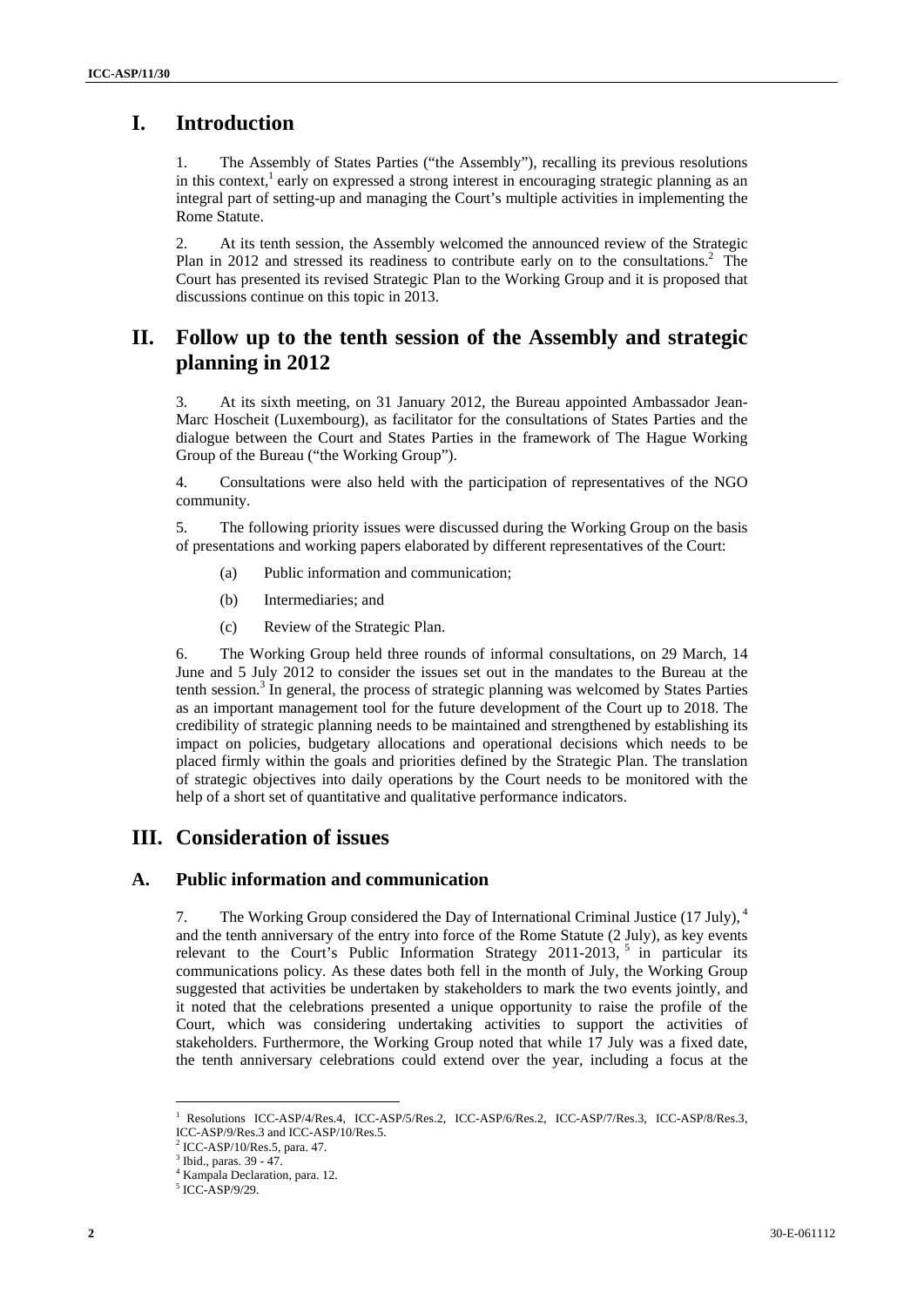eleventh session of the Assembly. It was suggested that the Court could, of its own accord, also mark its own tenth anniversary.

8. The activities which the Court undertook were humble and limited, due to the lack of a specific budget for such activities, and included establishing a visual identity, and the design of, inter alia, a logo, flag, posters, and banners for external use. The Secretariat of the Assembly of States Parties, jointly with the Court's Public Information and Documentation Section (PIDS), established a website <sup>6</sup> which reflects the activities undertaken by stakeholders, and includes a toolkit for use by stakeholders that might require material for their activities, publications, and a logo for use by third parties in their celebration of the tenth anniversary. PIDS, with the support of the host State, planned to organize a digital photographic exhibition which would be launched in The Hague to coincide with the eleventh session of the Assembly in November 2012.

9. The complementary approach of the Court in support of the activities of stakeholders was welcomed by delegations, and it was noted that it reflected the mandate of the tenth session of the Assembly. States were encouraged to consider how they could highlight the tenth anniversary during the eleventh session. The Working Group recalled that it was not the Court but the Rome Statute system that would celebrate its tenth anniversary, and encouraged worldwide promotion of this celebration. It was also hoped that the advanced stage of the different trials before the Court would provide a greater focus on outcomes over the past 10 years, and it was suggested that the judicial activities could be highlighted.

10. The possibility of voluntary contributions to support specific events and/or initiatives was welcomed by the Working Group.

#### **B. Relations between the Court and intermediaries**

11. The Court presented to States Parties its "Draft Guidelines governing the Relations between the Court and Intermediaries", "Code of conduct for intermediaries" and "Model contract for intermediaries", dated 11 May 2012. The Court had consulted with the NGOs and received the views of intermediaries active in the field, some of which were reflected in the draft documents.

12. The draft guidelines reflected modifications identified as necessary during the Court's continued review. They incorporated policies necessary to align the guidelines with those derived from the *Lubanga* ruling, and included provisions on the accountability of intermediaries. They reflected responses to the challenges experienced by the Court, including the need for clarity in the relationship with intermediaries, security, and the financial burden to some intermediaries of their interaction with the Court. The draft guidelines are subject to periodic review and assessment and would be revised if necessary, in the light of the experience of the Court.

13. The importance of developing a formalized general policy specific to the Court was noted, in view of its global reach and since it worked with ad hoc partners. The Group felt that the experience gained by other tribunals could be useful for the Court. It was noted that the different organs of the Court that relied on intermediaries, i.e. the Office of the Prosecutor (OTP) and the Registry, approached intermediaries for assistance with functions specific to that organ.

14. The Working Group noted that no budgetary implications attached to the supervisory role envisaged for relevant Court staff, but that such implications could exist in respect of security.

15. As regards the status of intermediaries, the model contract clarified that it was not a contract of employment, but a contract for the provision of services, and that intermediaries were not staff of the Court. In circumstances where the Court deemed it appropriate to compensate them for tasks performed, such payment was done in conformity with the contract.

<sup>6</sup> See: www.10a.icc-cpi.info.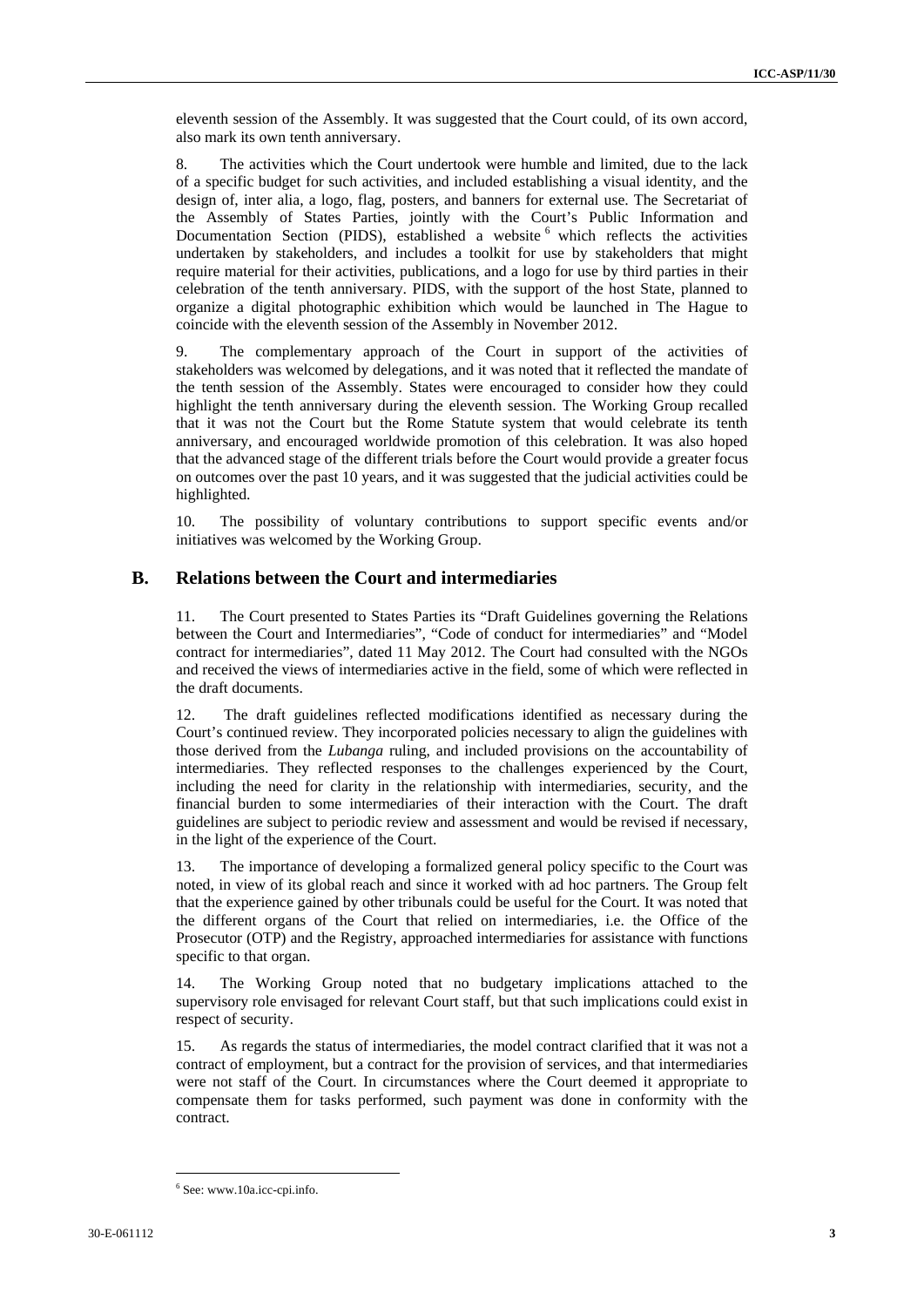16. As regards the possibility of the Court being held accountable for the misconduct of intermediaries, the draft guidelines made clear that the Court would not be held liable for the activities of intermediaries carried out under the contract. The intermediaries would, however, be liable for their own misconduct, as set out in the Code of Conduct, which was to be read in conjunction with the guidelines. Where an intermediary violates any term of the contract, it is the duty of the Court to terminate the contract immediately. Since the intermediary is not part of the structure of the Court and therefore not subject to disciplinary measures, termination is the effective measure available to the Court.

17. The Working Group noted that the Court is immune from national proceedings, enjoys immunity and that intermediaries would be subject to national proceedings. This extended not only to social law, but also to criminal law. As regards the legal status of intermediaries beyond their contract with the Court, the regime of privileges and immunities did not apply to them.

18. The guidelines also contained provisions relating to the issue of confidentiality, of which the intermediaries were informed before their interaction with the Court; any continued interaction with the Court was the sole decision of the intermediary.

#### **C. Interface between the Strategic Plan and the annual budget**

At its tenth session, the Assembly of States Parties reiterated the importance of strengthening the relationship and coherence between the strategic planning process and the budgetary process, which is crucial for the credibility and sustainability of the longer-term strategic approach and, in this regard, requested that the Court, in consultation with States Parties, continues to work towards setting a hierarchy of its priorities in order to facilitate strategic and budgetary choices.<sup>7</sup> Furthermore, the Assembly requested the Study Group on Governance, in consultation with The Hague Working Group, to engage with the Court and the Committee on Budget and Finance, with a view to enhancing the transparency and predictability of the budgetary process and to present its preliminary recommendations to the Bureau before August 2012. 8 This issue was considered in the Study Group on Governance.<sup>9</sup>

#### **D. 2012 Review of the Strategic Plan**

20. Pursuant to resolution ICC-ASP/10/Res.5, $^{10}$  the Court introduced the draft revised Strategic Plan for 2013 - 2017, dated 19 September 2012 at the sixth meeting of The Hague Working Group, on 20 September 2012.

21. The 2012 revision of the Court's Strategic Plan was intended to better reflect expectations and the realities of the Court, and ensured better alignment of the strategy, activities of sections, and the costs of such activities as outlined in the budget. The revised Strategic Plan contained general long-term goals of the institution and for each goal, priority objectives were identified outlining activities required to achieve the goal. The Court found it more fruitful to focus on shorter time-frames for the priority objectives (2013-2014) and would revise the priority objectives by the end of 2014, given the changing realities of the Court.

22. The Court indicated that 2013 would be a transitional year between the revised Strategic Plan and the prior revised Plan of 2009, and while the Court would attempt to put the latest plan into practice, the 2013 budget would contain some elements of the prior Plan. The revised Plan 2012 provided longer term perspectives on objectives than the annual budget, but the cycles were compatible, and the new Plan would adjust to the budget cycles. The new Plan and the priority objectives would be reflected in the 2014 budget, the first that would be aligned completely to the Plan. The Plan was a living document which the Court would continue to monitor in the light of experience.

<sup>7</sup> ICC-ASP/10/Res.5, para. 44.

<sup>8</sup> ICC-ASP/10/Res.4, section H.

<sup>&</sup>lt;sup>9</sup> Report of the Study Group on Governance (ICC-ASP/11/31).

<sup>10</sup> ICC-ASP/10/Res.5, para. 47.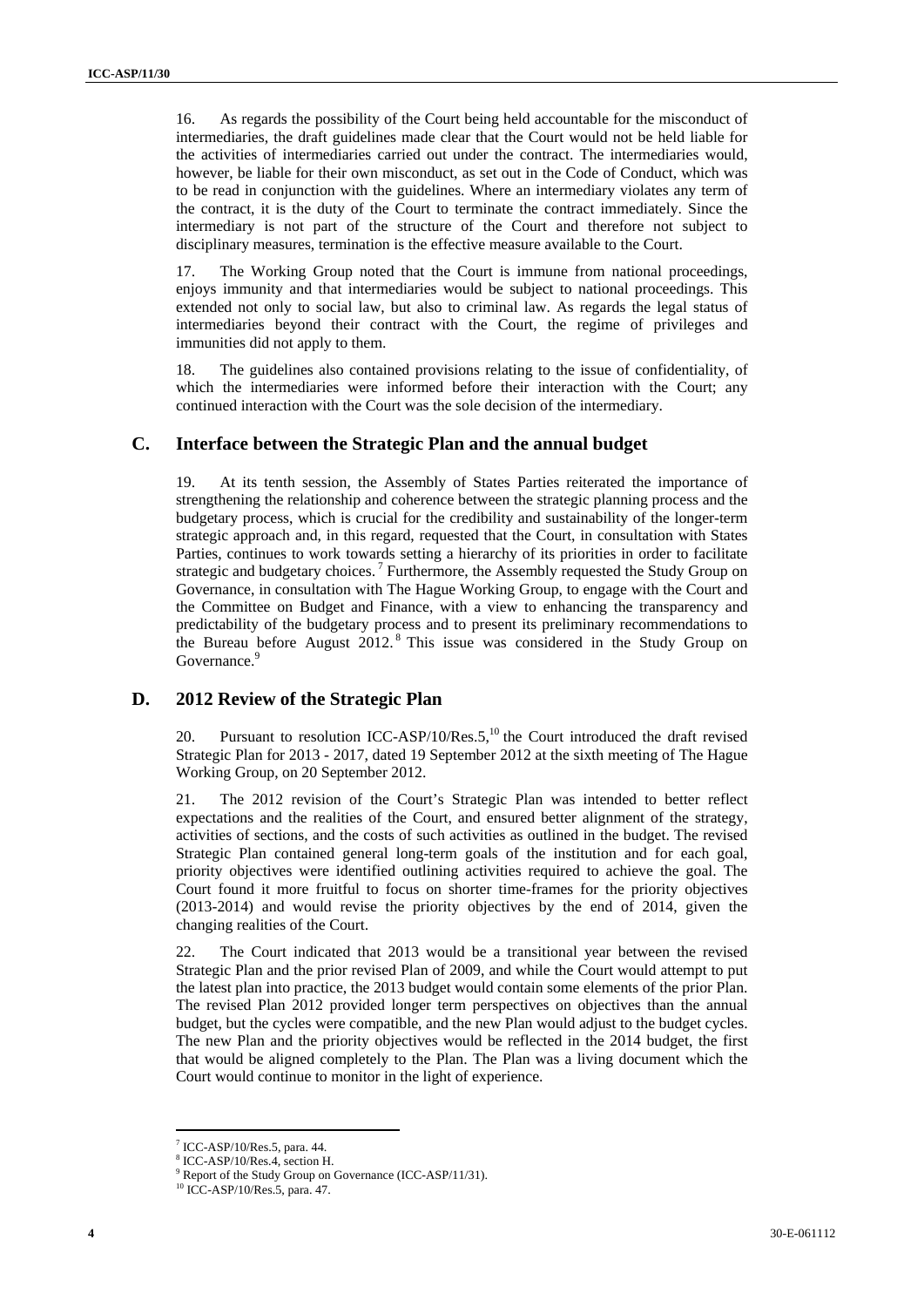23. The Court had assessed the impact of the revised Strategic Plan on the programme budget for 2014, and noted that the linkage between the Strategic Plan and the budget would have a beneficial impact on the Court's control over its expenditures. Furthermore, as regards the risks that it had identified in the Strategic Plan, the Court had conducted a separate risk analysis, and created a risk register.

24. The Working Group had, at the 5 July informal consultations on the strategic planning process, expressed that the issue would warrant a formal expression of views of the Assembly. The Working Group therefore recommends that a more thorough consideration of the revised Strategic Plan be carried out in 2013.

#### **E. Emerging issues**

25. The Working Group recalled that the Assembly had identified the following issues which needed to be followed attentively:

- (a) Management of risks; and
- (b) Field operations,

in order to determine when States Parties can be usefully involved in consultations on the policy aspects of these important issues,  $\frac{11}{11}$  and that the Assembly had reiterated its willingness to engage in constructive dialogue with the Court also on such issues as the adequate management of priority risks, and the development of a Court strategy on field operations.12

### **IV. Conclusion**

26. On the basis of the work conducted on strategic planning within The Hague Working Group, the Assembly of States Parties is invited to provide guidance on future work in this area and examine the draft language for inclusion in the omnibus resolution (annex).

 $11$  ICC-ASP/9/Res.3, para .41.

<sup>&</sup>lt;sup>12</sup> ICC-ASP/10/Res.5, para. 46.